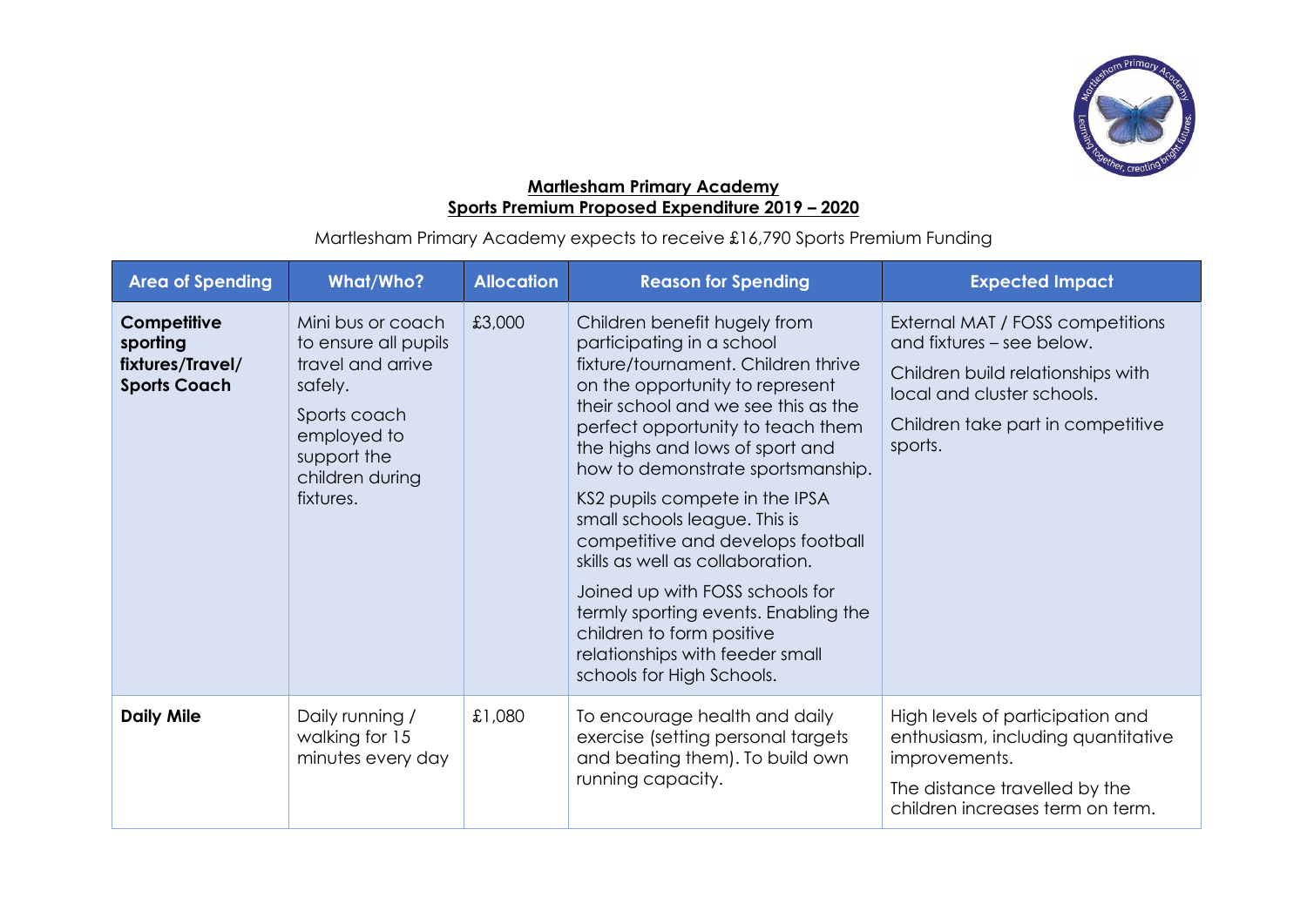| <b>Area of Spending</b>                           | <b>What/Who?</b>                                                                                                             | <b>Allocation</b> | <b>Reason for Spending</b>                                                                                                                                                                                                                                                                                                                                                                            | <b>Expected Impact</b>                                                                                                                    |
|---------------------------------------------------|------------------------------------------------------------------------------------------------------------------------------|-------------------|-------------------------------------------------------------------------------------------------------------------------------------------------------------------------------------------------------------------------------------------------------------------------------------------------------------------------------------------------------------------------------------------------------|-------------------------------------------------------------------------------------------------------------------------------------------|
| <b>After School</b><br><b>Sporting Activities</b> | Gymnastics:<br>Monday<br>Multisport: Tuesday<br>Dodgeball:<br>Wednesday<br>Football: Thursday                                | £4,560            | These clubs are part funded to<br>encourage children to develop<br>their sporting abilities. Children<br>have the opportunity to develop<br>skills across a range of sports.<br>Gymnastics is BAGA accredited<br>enabling the children to receive<br>awards.                                                                                                                                          | Children develop sporting skills in a<br>range of activities.<br>Children are awarded BAGA<br>certificates.                               |
| <b>PE Curriculum</b><br>Development               | PE Coach                                                                                                                     | £3,230            | A sports coach delivers the PE<br>curriculum with the class teacher.<br>This upskills the teaching of PE and<br>ensures that the PE curriculum is of<br>a high quality.                                                                                                                                                                                                                               | All teachers are up skilled to deliver<br>high quality PE sessions.                                                                       |
| <b>Sports Equipment</b>                           | Equipment for<br>lessons<br>Equipment for<br>clubs<br>Equipment for<br>lunchtime<br>(yoga mats, balls,<br>cone, small goals) | £1,000            | New equipment will encourage<br>children to take ownership of<br>property. Providing new equipment<br>will allow Martlesham to offer a<br>wider range of sports across the<br>school, thus increasing the number<br>of children participating in sport<br>and a healthy active lifestyle.<br>To ensure broken and<br>inappropriate resources are<br>replaced which in turn will prevent<br>accidents. | Behaviour incidents to be reduced<br>at lunchtime.<br>Children enjoy a wide range of<br>sporting activities throughout the<br>school day. |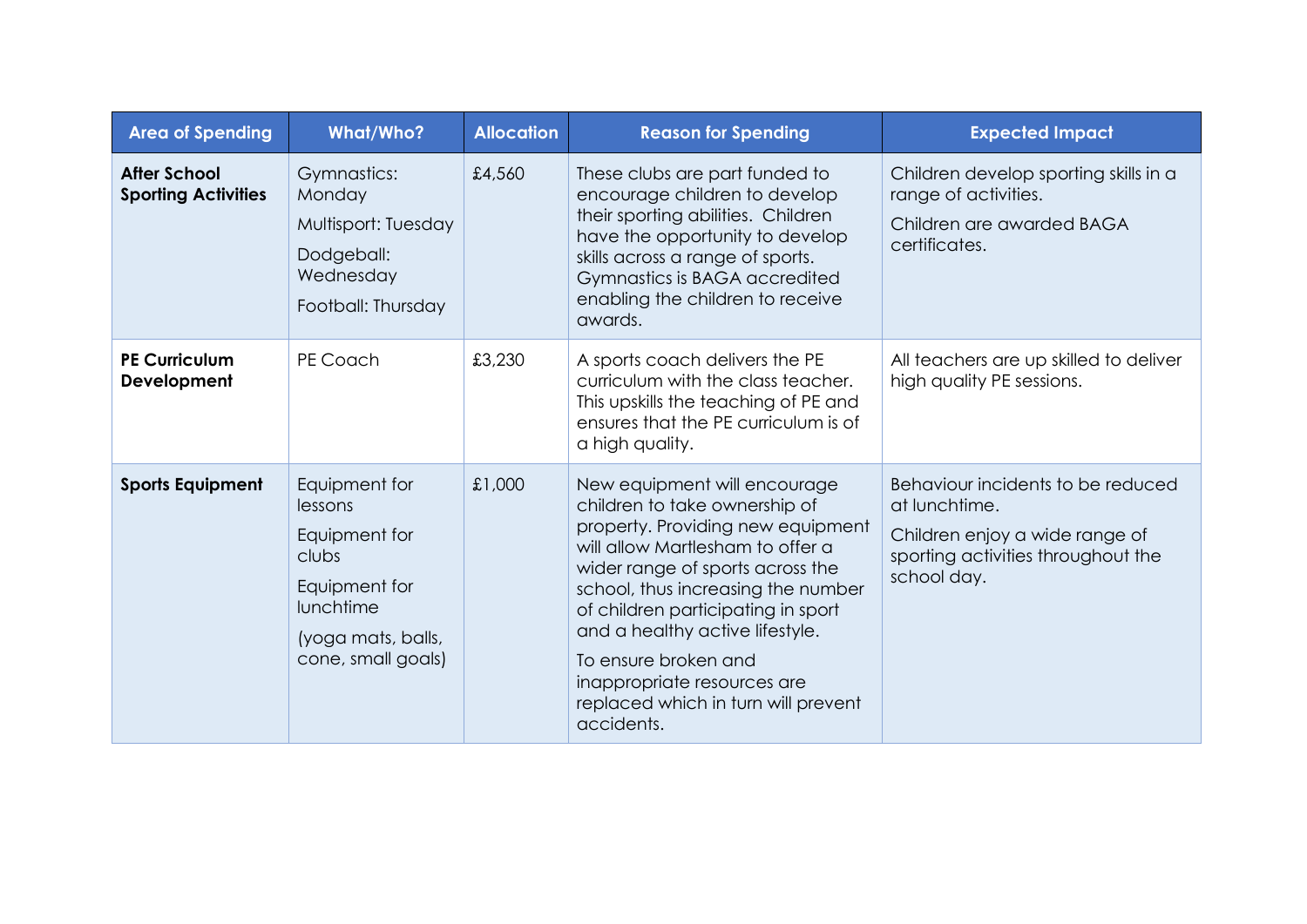| <b>Area of Spending</b>                                                                            | <b>What/Who?</b>                                                                      | <b>Allocation</b> | <b>Reason for Spending</b>                                                                                                                                                                                                                          | <b>Expected Impact</b>                                                                                                                                                                                                                 |
|----------------------------------------------------------------------------------------------------|---------------------------------------------------------------------------------------|-------------------|-----------------------------------------------------------------------------------------------------------------------------------------------------------------------------------------------------------------------------------------------------|----------------------------------------------------------------------------------------------------------------------------------------------------------------------------------------------------------------------------------------|
| Yoga                                                                                               | Lunchtime Club for<br>children to learn<br>basic yoga and<br>relaxation<br>techniques | 600               | Supporting children with basic yoga<br>movements to support healthy<br>body and healthy mind.                                                                                                                                                       | Children are calm and practice<br>taught techniques.                                                                                                                                                                                   |
| Maintenance,<br>development,<br>upkeep of Forest<br><b>School and</b><br><b>Training for staff</b> | Weekly forest<br>school sessions for<br>the whole school                              | £3,400            | To deliver exceptional opportunities<br>for learning support and involve all<br>children, including the least active<br>children, by providing targeted<br>activities that extend beyond the<br>typical requirements of the national<br>curriculum. | Observations and monitoring of<br>pupil participation show:<br>High levels of enthusiasm and<br>participation in physical activity.<br>Opportunities to develop<br>creativity and responsible risk<br>taking in a natural environment. |